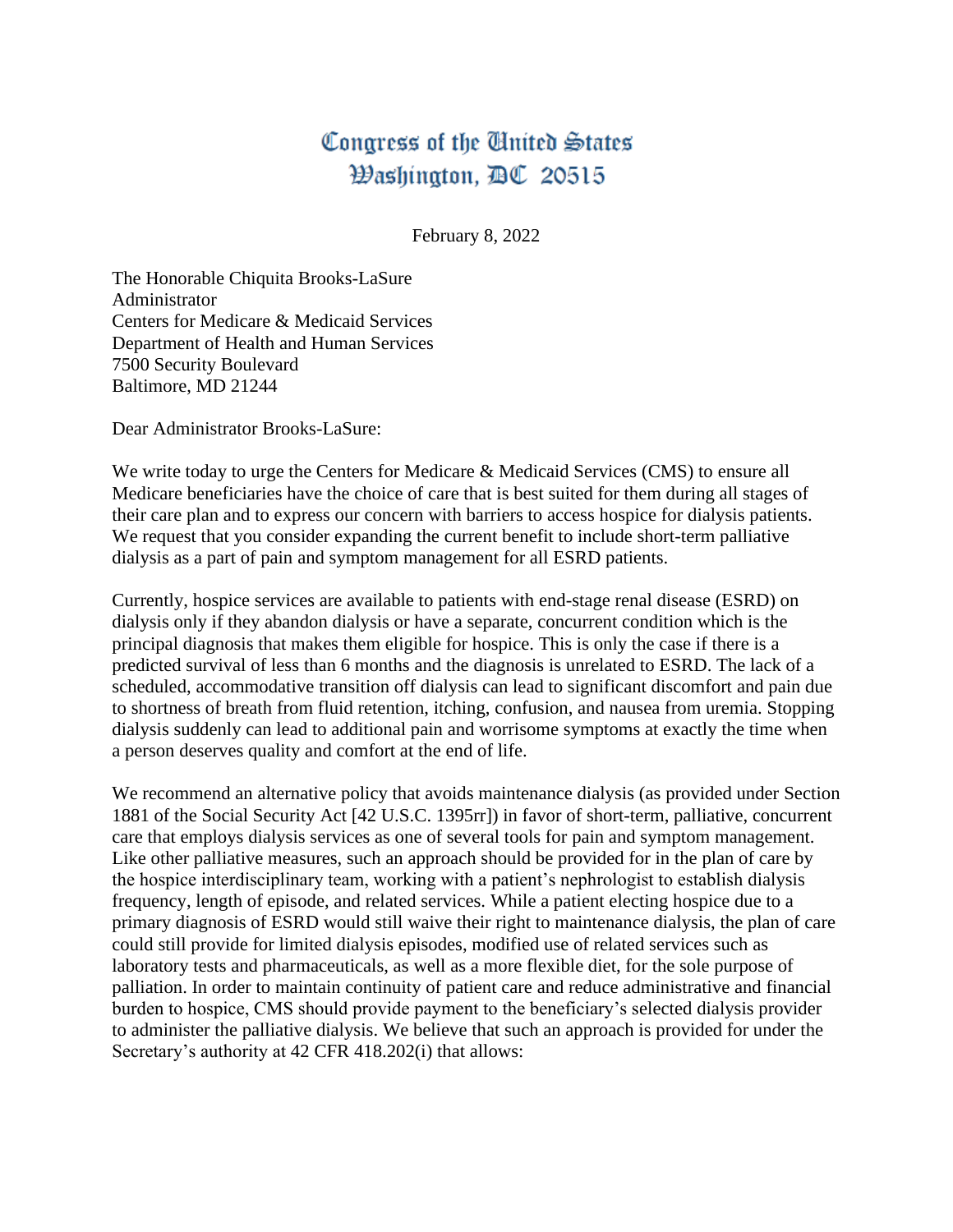"any other service that is specified in the patient's plan of care as reasonable and necessary for the palliation and management of the patient's terminal illness and related conditions and for which payment may otherwise be made under Medicare."

Palliative dialysis is a compassionate path for patients with ESRD at their end of life. Rather than face a cliff if a patient were permitted to receive even a maximum of 10 dialysis episodes, it could provide more physical and emotional comfort than if that patient abruptly goes off dialysis. Treatment episodes may be shorter or less frequent, but still provide palliative symptom treatment consistent with Medicare's hospice rules. Palliative dialysis may also lower costs to beneficiaries and the Medicare program.

Thank you for your attention to this important matter. We look forward to working with you to provide the best care choices to all Medicare beneficiaries.

Sincerely,

Earl Bhumen

Earl Blumenauer Jason Smith Member of Congress Member of Congress

Tarke J

Don Bacon Mike Doyle

Clarles S. Flassela

Chuck Fleischmann Jeff Fortenberry Member of Congress Member of Congress

Juthie Ayne

Con 7/5ml

/s/

Member of Congress Member of Congress

 $\sqrt{s}$ 

Dairs Dellate

Cindy Axne Diana DeGette Member of Congress Member of Congress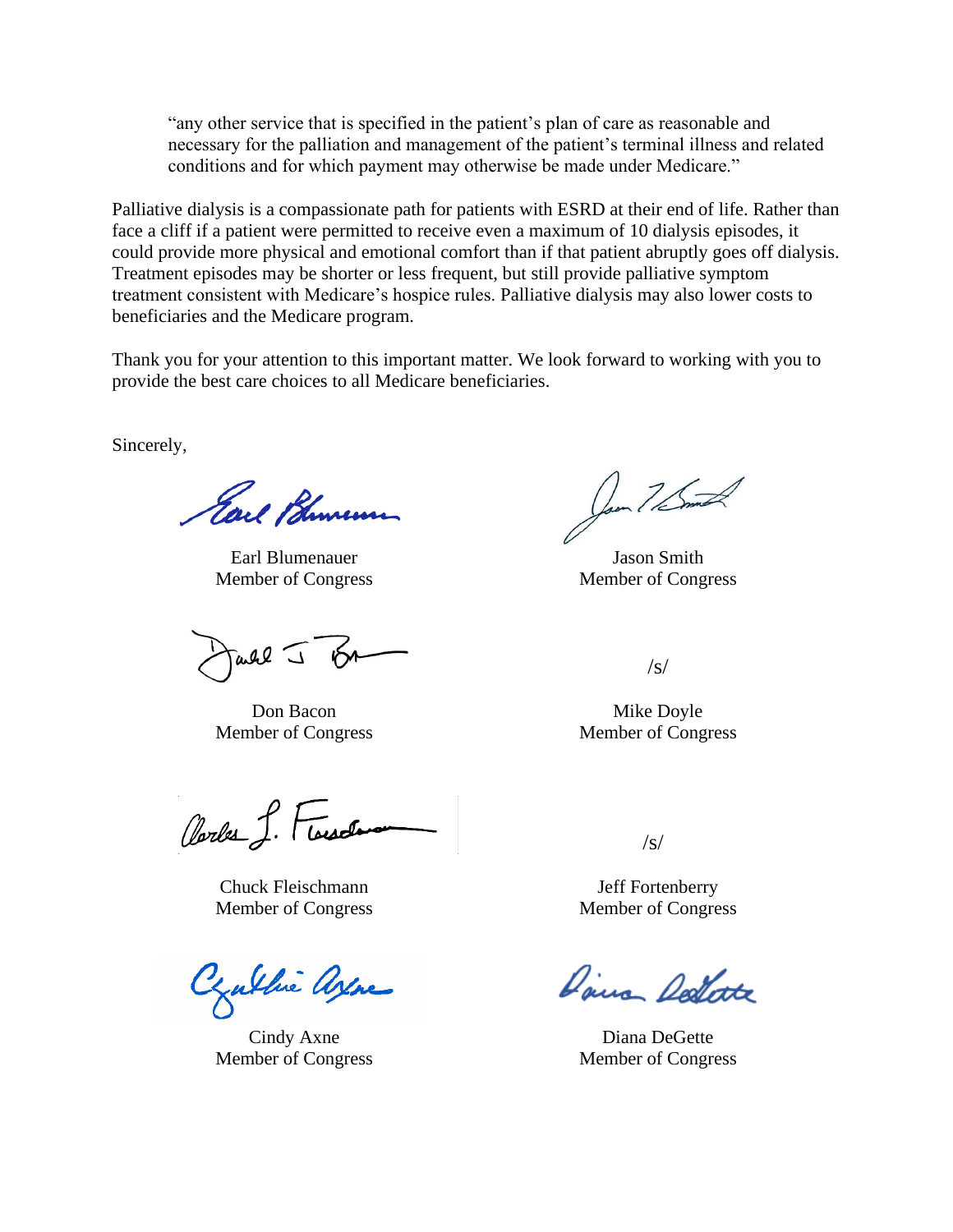Lerri Sewell

Donald M. Payne, Jr. Adam Smith Member of Congress Member of Congress

Derek Kilmer Jim Cooper

Eflush

Bobby L. Rush Ron Kind

Lucy MCBath

Lucy McBath Lance Gooden

Jaime Herrera Butter

Jaime Herrera Beutler Marilyn Strickland Member of Congress Member of Congress

Brian Fitzgatul

Terri A. Sewell Brian Fitzpatrick Member of Congress Member of Congress



 $\sqrt{s/2}$ 

Member of Congress Member of Congress

Kind

Member of Congress Member of Congress

Cance Hooden

Member of Congress Member of Congress